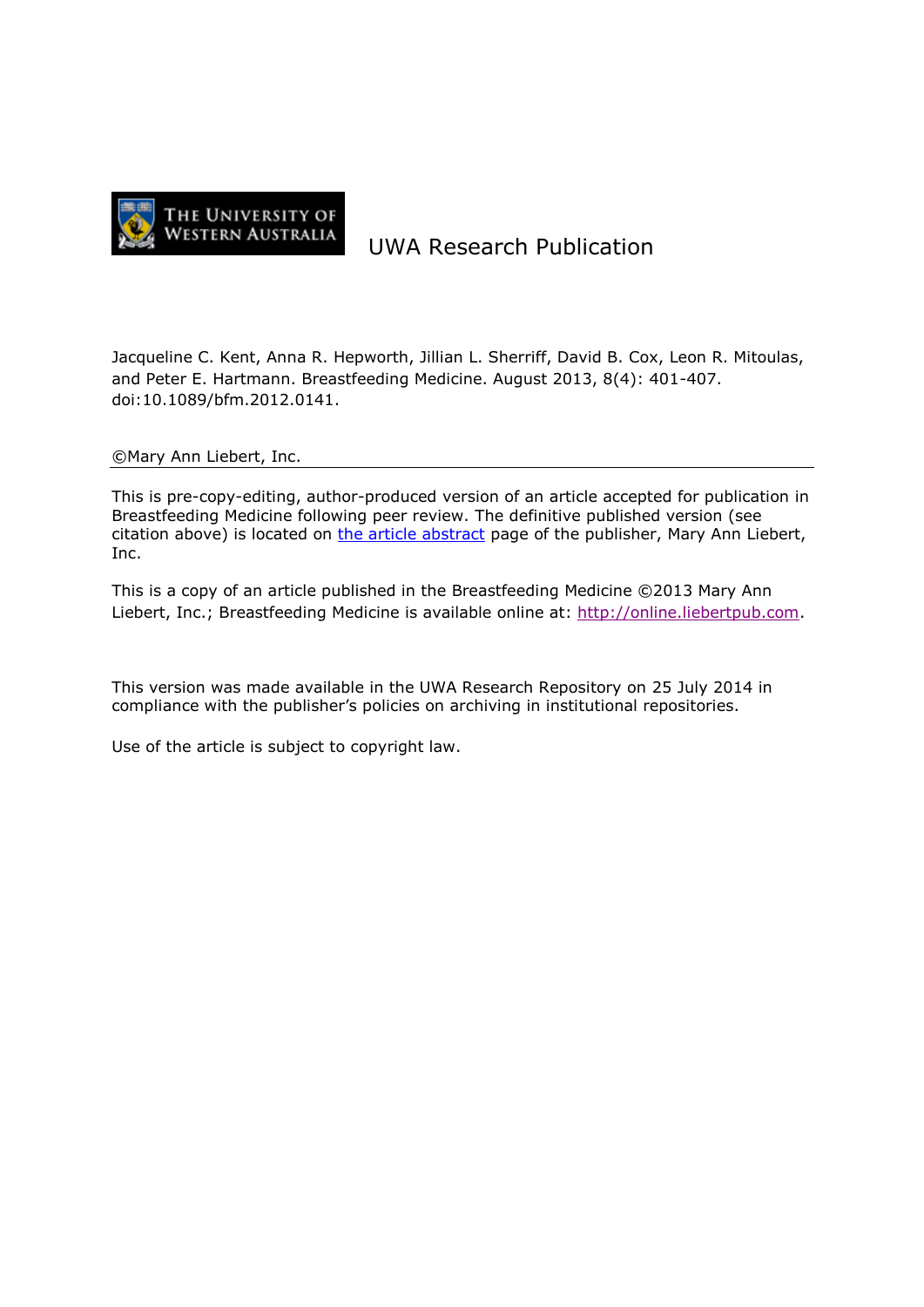**Full title:** Longitudinal Changes in Breastfeeding Patterns from 1 to 6 months of Lactation

**Running title:** Longitudinal breastfeeding patterns

Authors: Jacqueline C. Kent, PhD,<sup>1</sup> Anna R. Hepworth, BSc(Hons) DipEd<sup>1</sup>, Jillian L. Sherriff, PhD, $^2$  David B. Cox, PhD, $^1$  Leon R. Mitoulas, PhD, $^1$  and Peter E. Hartmann, PhD<sup>1</sup>

**Abstract:** 231 words **Text:** 3015 words **Tables:** 4 **Figures:** 2

Affiliations: <sup>1</sup> School of Chemistry and Biochemistry, The University of Western Australia; <sup>2</sup> School of Public Health, Curtin Health Innovation Research Institute, Curtin University

**Address for correspondence:** Jacqueline Kent, The University of Western Australia, M310, 35 Stirling Highway, Crawley WA 6009 Australia. Fax: +61 8 6488 7086 Telephone: +61 8 6488 1208. Email: Jacqueline.Kent@uwa.edu.au

**Abbreviations**: ANOVA – analysis of variance; CV – coefficient of variance; IQR – interquartile range; SD – standard deviation

**Funding source:** National Health and Medical Research Council, unrestricted research grant from Medela AG, Switzerland.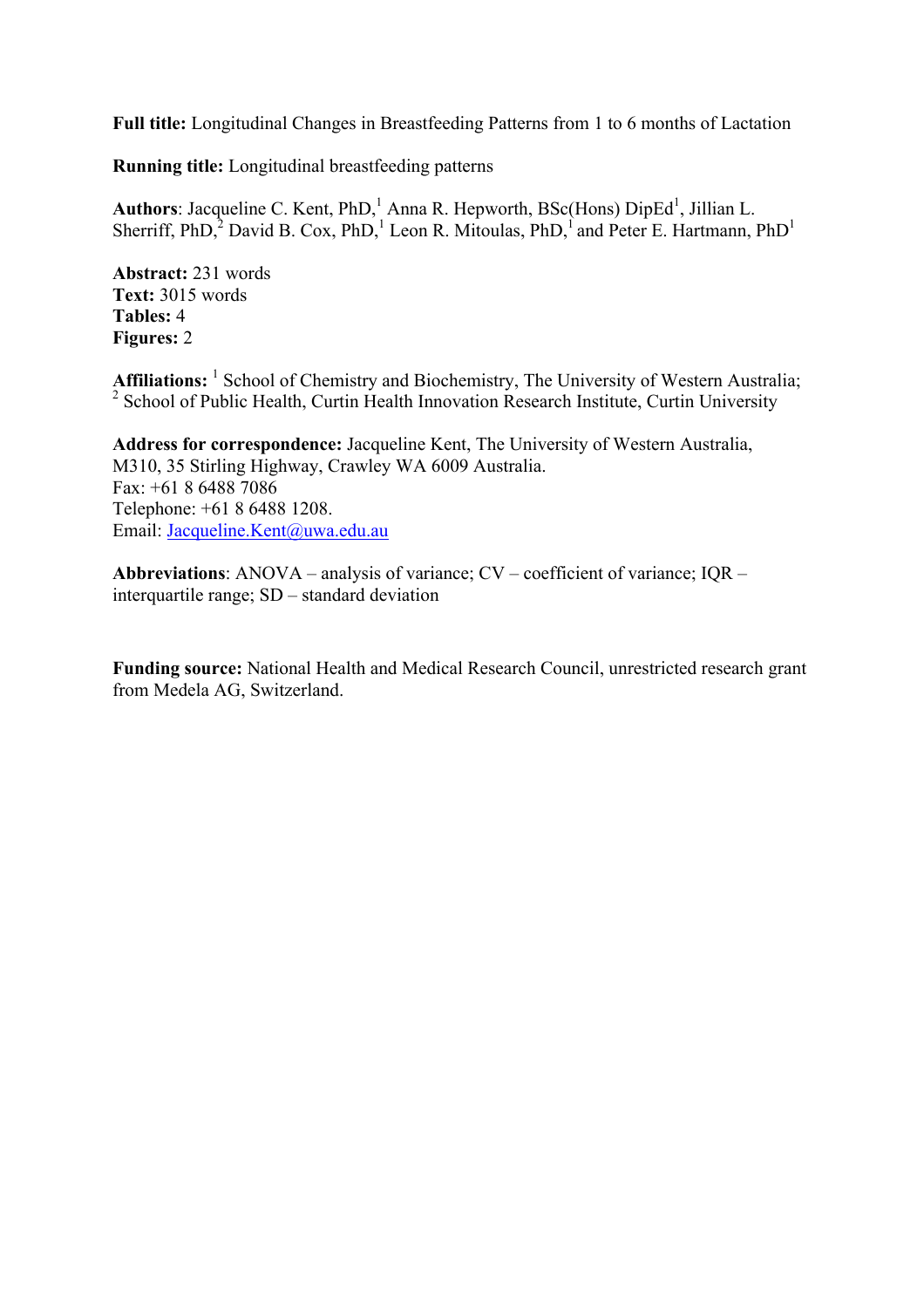# **Abstract**

**Objective:** The most common reason given for discontinuation of exclusive breastfeeding is perceived insufficient milk supply. Breastfed infants show more variation in feeding frequency than bottle-fed infants, and this may lead to a mother lacking confidence in her milk supply if the frequency of breastfeeding sessions does not match expectations based on bottle feeding. We aimed to assist clinicians in supporting breastfeeding mothers by providing evidence-based information on expected changes in breastfeeding patterns and milk intake during exclusive breastfeeding for 6 months.

**Subjects and Methods:** Mothers and their healthy infants who were exclusively breastfeeding (total 24-h milk intake within the normal range) were studied during two to five 24-hour periods between 1 and 6 months of lactation.

**Results:** Between 1 and 3 months of lactation, the frequency of breastfeeding sessions decreased, whereas both the median and maximum breastmilk intakes during each breastfeeding session increased. These parameters remained constant between 3 and 6 months. The duration of each breastfeeding session decreased steadily from 1 to 6 months, but the total 24-hour milk intake remained constant.

**Conclusions:** Breastfeeding becomes more efficient between 1 and 3 months of lactation, although milk intake remains constant. Clinicians can give mothers confidence that these changes in breastfeeding behavior do not indicate insufficient milk supply, but may be a result of the increase in the stomach capacity of the infants and are an expected outcome of a healthy, normal breastfeeding relationship.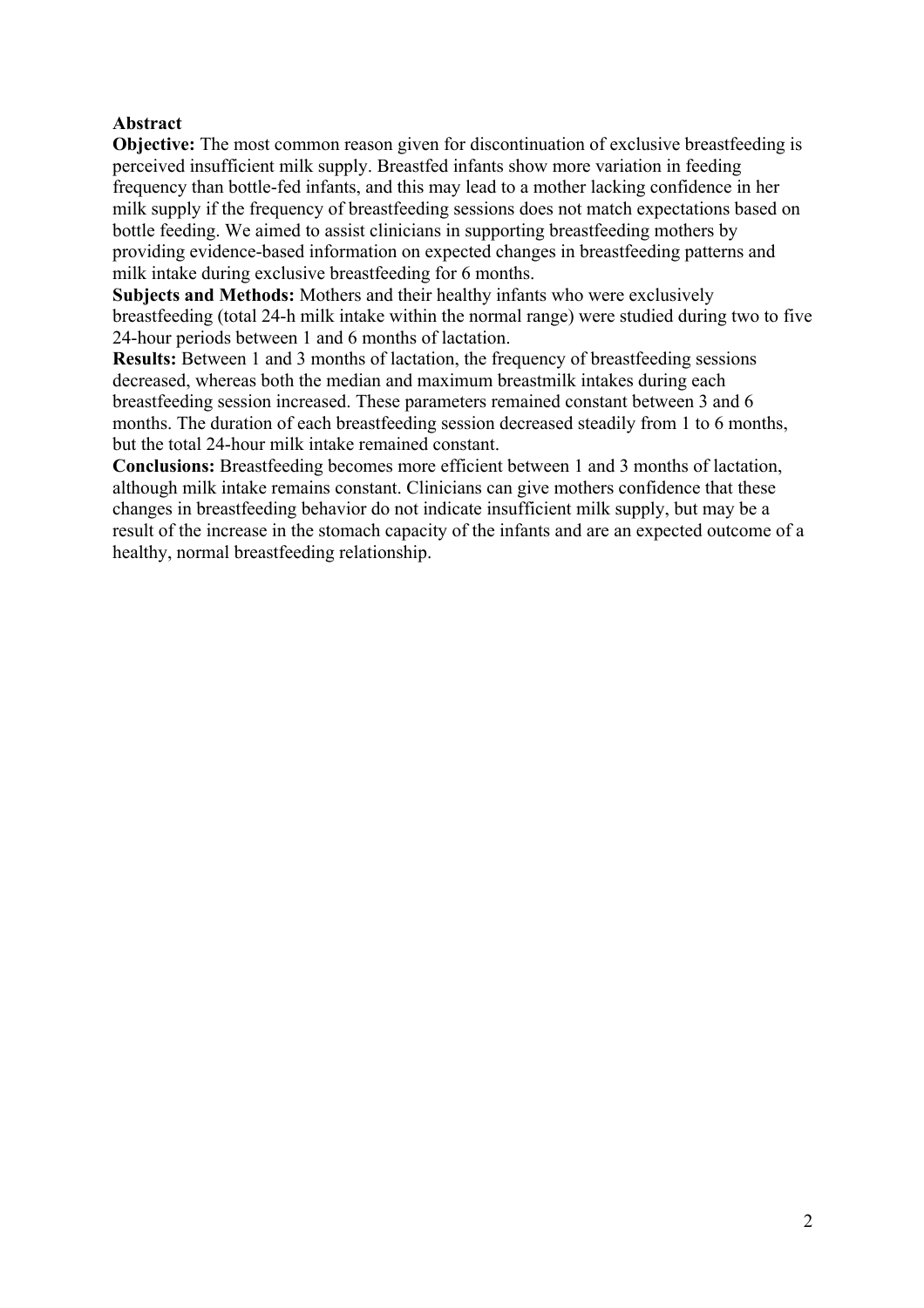#### **Introduction**

The percentage of mothers initiating lactation has increased in recent years in the United States and in the United Kingdom<sup>1,2</sup>. However, despite current recommendations that infants be exclusively breastfed "on demand" (according to their appetite) for the first 6 months of life  $3, 4$ , exclusive breastfeeding is frequently discontinued before 6 months  $5-8$ . The most common reason given for discontinuation is perceived insufficient milk  $9,10$ , which is described as a woman perceiving that her supply is inadequate either to satisfy her infant's hunger (based on the infant's behavior, including the frequency and duration of breastfeeding sessions) or to support "adequate" weight gain  $\frac{7}{11}$ . Individuals who perceive that they have insufficient milk are likely to use complementary bottles of infant formula, leading to a cycle of ever-decreasing breast milk production 12. Breastfeeding knowledge has been shown to be strongly correlated with breastfeeding confidence and actual lactation duration  $13, 14$ . Thus, evidence-based information can assist efforts to improve rates of successful breastfeeding by averting either unskilled or inconsistent professional support  $7,9$ .

Reference ranges for breastfeeding behavior (frequency and duration of breastfeeding sessions), milk intake at each breastfeeding session and the total 24-h milk intake are based on cross-sectional data of mother-infant dyads who breastfeed exclusively "on demand" in developed countries <sup>15-17</sup>. A common misconception is that changes in behavior, such as either feeding more often or taking less time to feed, are indications of insufficient milk supply <sup>18</sup>. Therefore, evidence-based information about the changes in breastfeeding patterns from 1 to 6 months of exclusive breastfeeding may prevent a mistaken perception of insufficient milk supply  $\frac{11}{11}$ . Several longitudinal studies have recorded frequency and/or duration of breastfeeding sessions, longest interval between breastfeeding sessions, milk intake at each breastfeeding session, and/or total 24-hour milk intake during exclusive breastfeeding 19-23. However, there has been no longitudinal analysis of all of these parameters in a single study. The validity of comparison of these parameters at different stages of lactation depends on the reproducibility of each measurement, but there has been no assessment within dyads of the reproducibility of any of the above-mentioned parameters of breastfeeding behavior.

The aims of this study were (1) to assess the reproducibility of measures of breastfeeding behavior and breastmilk intake and (2) to provide clinicians with evidence-based information to inform parents' expectations of their infants' breastfeeding behavior and breastmilk intake from 1 to 6 months of exclusive breastfeeding.

#### **Subjects and Methods**

#### *Participants*

Data were collected from women who were exclusively breastfeeding singleton, healthy, term infants on demand. Participants were involved in one of four longitudinal studies conducted in this laboratory on the energy balance of lactating women  $(n=18)^{24}$ , the effect of the progesterone-only contraceptive pill (norgestrel [Microlut**®**; Bayer, Pymble, NSW, Australia]) on lactation  $(n=18)^{24}$ , prolactin concentrations in milk and blood and the rate of milk synthesis  $(n=10)^{25}$ , and breast volume and milk production during exclusive breastfeeding  $(n=6)^{26}$ . Participants were studied at home over two to five 24-hour periods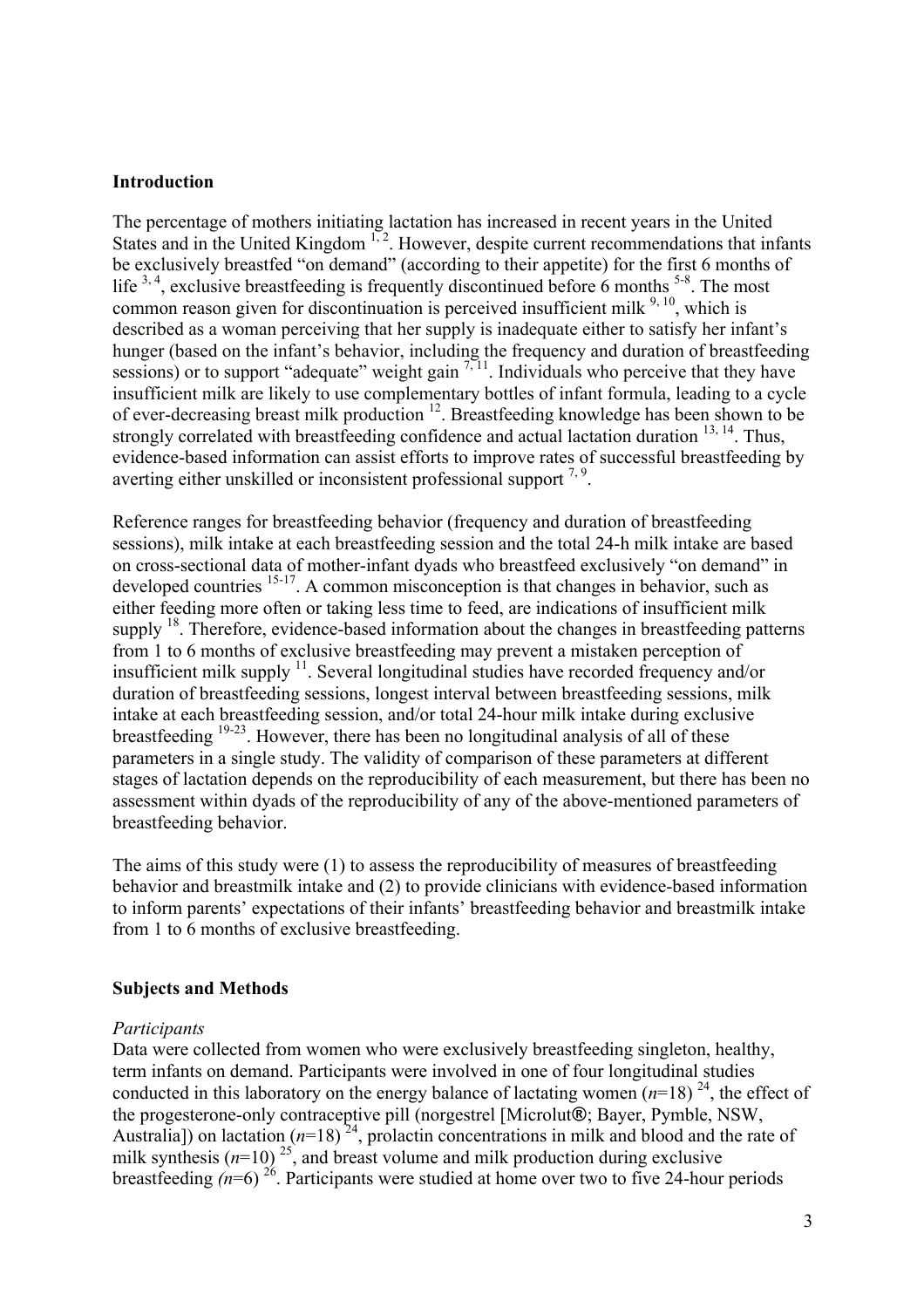between 1 and 6 months of lactation. Data were collected from the participants in the Microlut study on two occasions before starting Microlut and three occasions after. Microlut was shown to have no significant effect on 24-hour milk intake  $24$ . All participants supplied written, informed consent to participate in the studies, which were approved by the Human Research Ethics Committee at The University of Western Australia.

#### *Breastfeeding behavior and breastmilk intake*

A breastfeeding session (hereafter called a feeding) comprised feeding either from one breast or from both breasts if the baby commenced feeding from the second breast within 30 minutes of finishing feeding from the first breast. This definition of a feeding is similar to that of Hörnell et al. <sup>17</sup> of one breastfeeding episode. We recorded for each 24-hour period the number of feedings, and for each feeding the duration (from the time of weighing before to the time of weighing after the feeding) and the interval until the start of the next feeding. The infant's breastmilk intake during each feeding was measured by test-weighing the mother (Sauter balance Model EC 240 weighing platform and Model ED 3300 evaluator unit with data output printer [F.S.E. Scientific, Perth, Australia]). The difference in body weight (in g), corrected for insensible water loss, is equivalent to infant's milk intake (in mL) during the feeding. From these data the total 24-h milk intakes were calculated  $27$ .

## *Reproducibility of measures*

Measurements from participants for two 24-h periods within 2.1 weeks were used to investigate the reproducibility of the measurement of parameters of breastfeeding behavior. When more than one pair of suitable measurements was available, the later pair was chosen to provide the maximum spread of stage of lactation.

## *Statistics*

Analysis used R version 2.13.0 (Mac OS X version)<sup>28</sup> with the base package and the libraries nlme<sup>29</sup> and lattice <sup>30</sup> for linear mixed effects models and lattice plots, respectively. Differences were considered to be significant where *p<*0.05.

The four study groups were compared on available demographic data and for total 24-hour milk intake data. Maternal age, infant age at recruitment (first measurement session), and total 24-hour milk intake at recruitment were compared using one-way analysis of variance, parity was compared using Fisher's exact test, and total 24-hour milk intake from all sessions was compared using a linear mixed effect model (study group as the predictor and baseline intake as the random effect) and Tukey's multiple comparison of means.

Reproducibility of parameters of breastfeeding behavior was tested using linear mixed effects models with first or second 24-hour period as a categorical predictor as the fixed effect versus random effects of different baselines. Coefficients of variation were calculated using the mean intercept and variance components calculated from an intercept-only linear mixed effect model.

Changes in breastfeeding behavior and breastmilk intake during the exclusive breastfeeding period were tested for using linear mixed effects models with infant age as the fixed effect. As graphical exploration (lattice plots with linear regression lines and loess smoothers) indicated possible non-linear relationships for some variables, linear, quadratic, and cubic relationships were considered as possible models for data from 1 to 6 months, and piecewise linear trends were examined for data between 1 and 3 months (≤13 weeks, early lactation)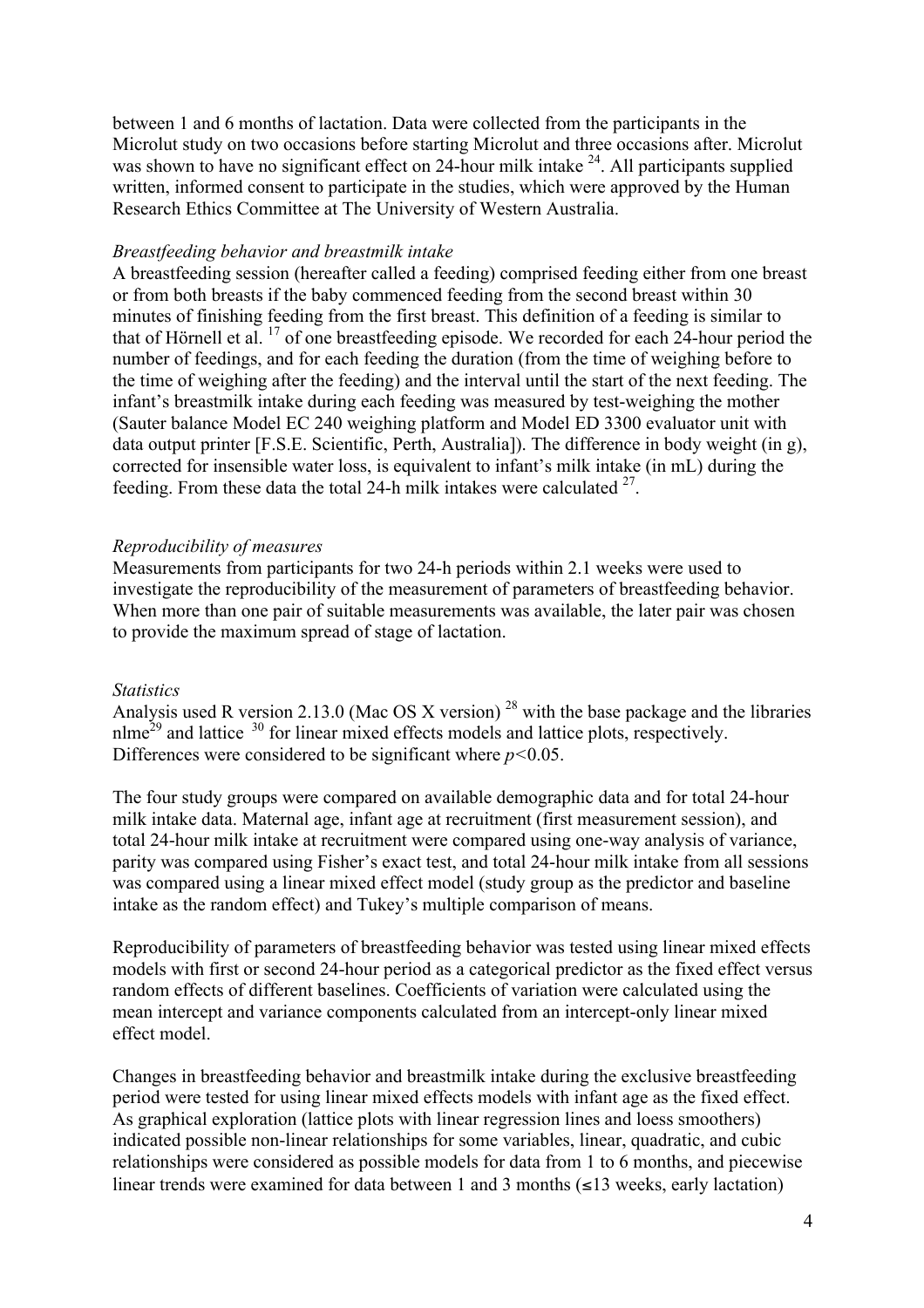and between 3 and 6 months (>13 weeks, later lactation). Cubic terms were used in order to model asymmetric as well as S-shaped curves. Random effects were modelled as either different baselines (intercepts) or differential effects of infant age, and models with the same fixed effects were compared using analysis of variance, which allowed identification of when different age effects existed between dyads. Highest-order polynomial terms and random effects were omitted where  $p > 0.05$ . Because of the uneven demographic data, no covariates were included in the models. For later lactation, random effects were limited to baseline differences as there were few repeat measurements in this time period. Appropriateness of the final models was checked by visual inspection of a standardized residuals versus fitted values graph. Individuals with significant longitudinal changes in total 24-hour milk intake were identified by fitting simultaneous individual linear regression models.

The relationship between number of feedings and median milk intake at a feeding was investigated by adding a fixed effect of number of feedings to the previous median milk intake models, with and without an interaction effect between the infant age and the number of feedings.

## **Results**

#### *Participants*

The characteristics of the 52 mothers in the four study groups are presented in Table 1. Demographic data for the prolactin study were not recorded, but all participants were within the age and parity ranges of the other study groups, and there were no significant differences in available data for these parameters among the study groups. Where data were recorded, the mean body weight of the mothers was 63 kg (range, 51-83 kg), the mean birth weight of the infants was 3,459 g (range, 2,475-4,830 g), and 33 of the infants were female. All participants were white. When total 24-hour milk intake was below the normal range (440 mL, one first and three last 24-hour periods) the data were excluded from analysis. Data were collected for 24-hour periods as shown in Table 2. Total 24-hour milk intake at ≤6 weeks was 795 (SD, 192) mL, and no significant differences were seen among groups (*p*=0.09).

#### *Reproducibility of measures*

Seventeen of the participants performed test-weighing for two 24-hour periods within 2.1 weeks with the first 24-h period between 4.3 and 9.9 weeks of lactation. The coefficient of variation within dyads was less than between dyads for all parameters except for maximum duration of a feeding and longest interval between feedings (Table 3). Within dyads there were no overall significant differences between the two 24-hour periods despite occasional large individual differences (Table 3). On two occasions, the mother noted that either she or her infant fell asleep during a feeding, and this introduced variability in the measurement of maximum duration of a feeding that was not associated with actual feeding time. Even when these two data points were omitted, there was a large range of differences in this parameter between the two 24-hour periods, and consequently this parameter was omitted from further analysis.

## *Frequency and duration of feedings*

Feeding frequency, median feeding duration, and the longest interval between feedings all changed over the course of the exclusive breastfeeding period (Table 4 and Fig. 1). The frequency of feedings showed a cubic relationship with age (*p=*0.040), median duration of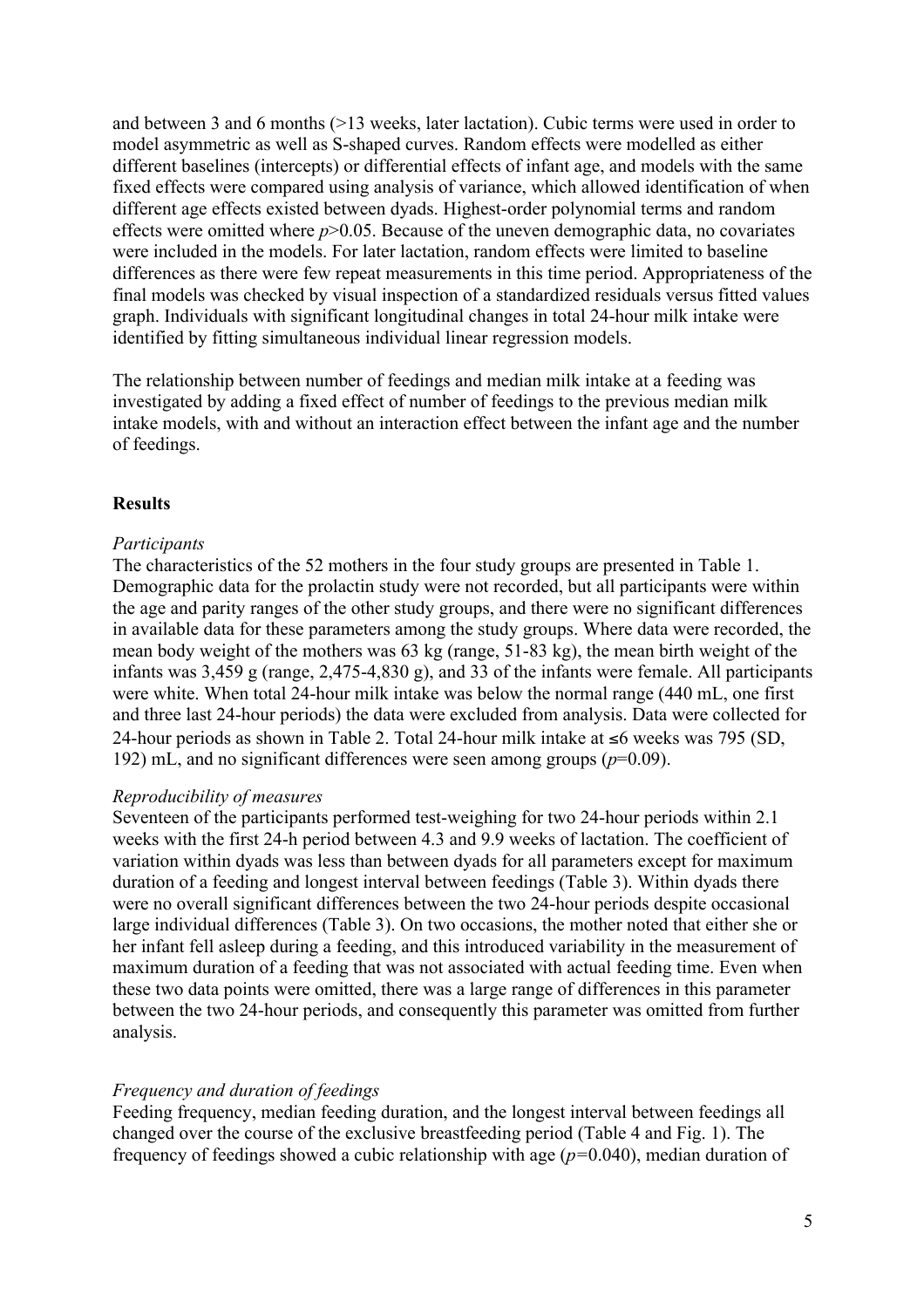feedings decreased linearly (*p<*0.001), and longest interval between feedings showed a quadratic relationship with age (*p<*0.001).

For the average dyad at 1 month of age, there were 7.6 feedings, of median duration 36 minutes, and the longest interval between feedings was 4 hours 45 minutes (Table 5). During early lactation (1 - 3 months), the frequency of feedings decreased by 0.2 each week (*p<*0.001), and the longest interval between feedings increased by 19 minutes each week (*p<*0.001). In later lactation, although the loess lines indicate changes (Fig. 1) these are not statistically significant. From 1 to 6 months the median duration of feedings decreased by an average of 0.6 min each week (*P<*0.001).

Differences in individual rates of change were seen only during early lactation, with a strongly significant pattern for longest interval between feedings (*p=*0.008).

#### *Breastmilk intake*

The median and maximum milk intake during a feeding both changed over the course of the exclusive breastfeeding period (Table 4 and Fig. 2). The median intake showed a cubic relationship with age ( $p=0.02$ ) and the maximum intake showed a quadratic pattern ( $p=0.04$ ). The change in total 24-hour milk intake was not significant  $(p=0.07)$ .

At 1 month of age, the median milk intake during a feeding was 106 mL, and the maximum milk intake during a feeding was 162 mL (Table 5). The patterns of change in early and later lactation were very different. In early lactation, the median milk intake increased (*p<*0.001) on average by 4.1 mL each week, and the maximum milk intake increased (*p<*0.001) on average by 4.4 mL each week. In later lactation, there were no significant changes. Individual differences in change over time were seen overall for both median  $(p=0.007)$  and maximum (*p*=0.04) milk intake during a feeding.

The total 24-hour milk intake from 1 to 6 months showed a normal distribution with a mean of 808 (SD, 192; range, 463-1,370) g. Individual differences between dyads were seen over the exclusive breastfeeding period (*p<*0.002) (Table 4 and Fig. 2). The total 24-hour milk intake of 44 dyads was constant. Eight dyads showed increases of between 17 and 37 mL per week, averaged across the exclusive breastfeeding period. Of these, six had initial measurements more than 130 mL below the population mean  $15$ . The remaining two, while having initial measurements of 875 mL and 886 mL, both increased to over 1,100 mL.

*Relationship between number of feedings and median milk intake during a feeding*  The median milk intake during a feeding was associated with the frequency of feedings (*p<*0.001) after accounting for infant age (*p=*0.05) and allowing for significant individual rates of change with age ( $p=0.002$ ). For each additional feeding there was an average decrease of 10.4 mL, and for each additional week of age there was an average increase of 0.7 mL. The combined effect of the decrease in frequency and increase in infant age explains the increase in median milk intake during a feeding. Although the effect of age is only seen in early lactation ( $p$ <0.001), the effect of number of meals is seen for both early ( $p$ <0.001) and later (*p*=0.005) lactation.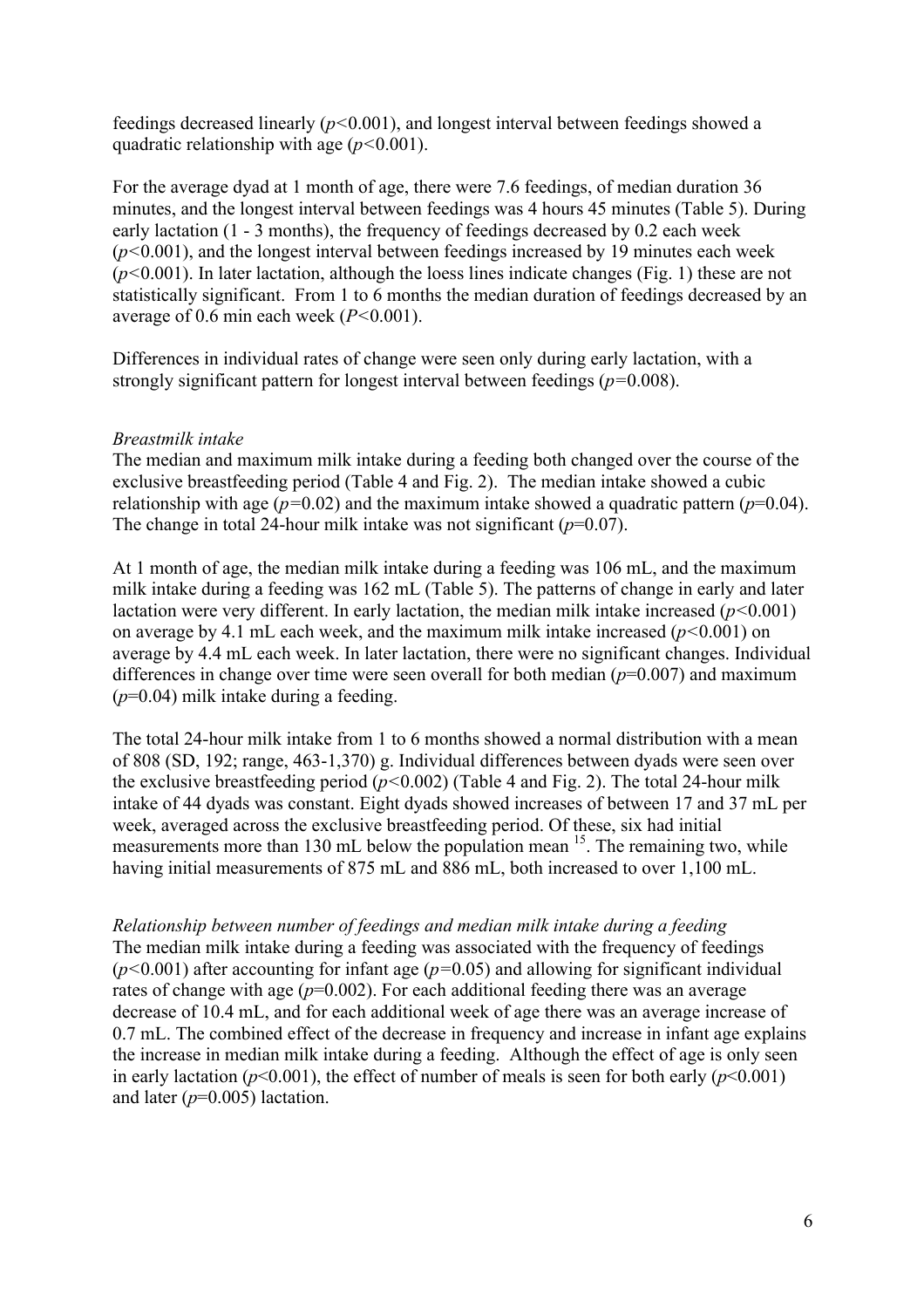## **Discussion**

This longitudinal study showed that within breastfeeding dyads, changes occur in the frequency, duration, and milk intake during feedings in early lactation (from 1 to 3 months). After 3 months the breastfeeding behavior remains stable for the remainder of the exclusive breastfeeding period up to 6 months. This study confirms that there is no significant change in the total 24-hour milk intake from 1 month to 6 months of exclusive breastfeeding. We have shown that measures of breastfeeding behavior and milk intake over one 24-hour period during the second month of lactation are reproducible in the short term within dyads. We would expect the reproducibility to be similar for the duration of exclusive breastfeeding. In practice, repeated measurement would not normally be required, but may be considered if the results were inconsistent with the clinical assessment of the lactation.

## *Frequency and duration of feedings*

The frequency of feedings at 1 month was within the range of previous studies  $17, 19, 20, 22, 31$ . The decrease in frequency of 1.8 feedings per day that we observed from one to three months is similar to that observed when the initial frequency was  $\ge 7.1^{17,20}$ . Previous studies showed no change when the initial frequency was  $\leq 6.1^{17, 22}$ . Thus, our findings support those of other studies indicating that mothers should expect the frequency of feedings to decrease in early lactation, unless the initial frequency is very low, and then remain stable for the remainder of the exclusive breastfeeding period.

The duration of each feeding reported here is the time between weighing the infant before the breastfeeding session and weighing the infant after the breastfeeding session. This may include non-nutritive "comfort sucking", burping, settling or soothing time, changeover from one breast to the other if the breastfeeding session comprised feeding from both breasts, or feeding to sleep. When women keep detailed records of the timing of every suckling episode over a 24-hour period, likely to include only time spent at the breast, shorter durations have been reported (16-20 minutes at 2-4 weeks  $^{22}$ ). Despite the initial wide variation between dyads in the duration of feedings (also noted by Hörnell et al.  $^{17}$ ), the current data are in agreement with the previously reported decrease in duration of feedings between 1 and 5 months of lactation  $17$ . Therefore, our data support a reduction in time spent breastfeeding and settling as infants get older.

On average, the longest interval between feedings of 4 hour 45 minutes at 1 month increased by nearly 3 hours to 7 hours 35 minutes at 3 months, after which it remained unchanged. This finding is consistent with that of Hörnell et al.  $^{17}$ , and confirms that infants cue to breastfeed regularly and frequently in early lactation. As infants get older, they breastfeed less frequently and extend the longest interval between feedings.

# *Breastmilk intake*

The median milk intake during each feeding was higher than that reported by Butte et al.<sup>20</sup> where there was a higher frequency of feedings. Thus, the data are consistent with the demonstrated relationship between the frequency of feedings and the median milk intake during a feeding. We observed an increase in the median milk intake during a feeding between 1 and 3 months consistent with reported increases of from 95-102 mL at 1 month to 113-135 mL at 3 months  $11, 20, 32$ . The maximum milk intake during a feeding also increased significantly between 1 and 3 months. This is the first time that, for a 24-hour period, the maximum milk intake during a feeding has been reported. It may reflect increases in infants' stomach capacities as they grow and may also contribute to the increase in longest interval between feedings as infants mature.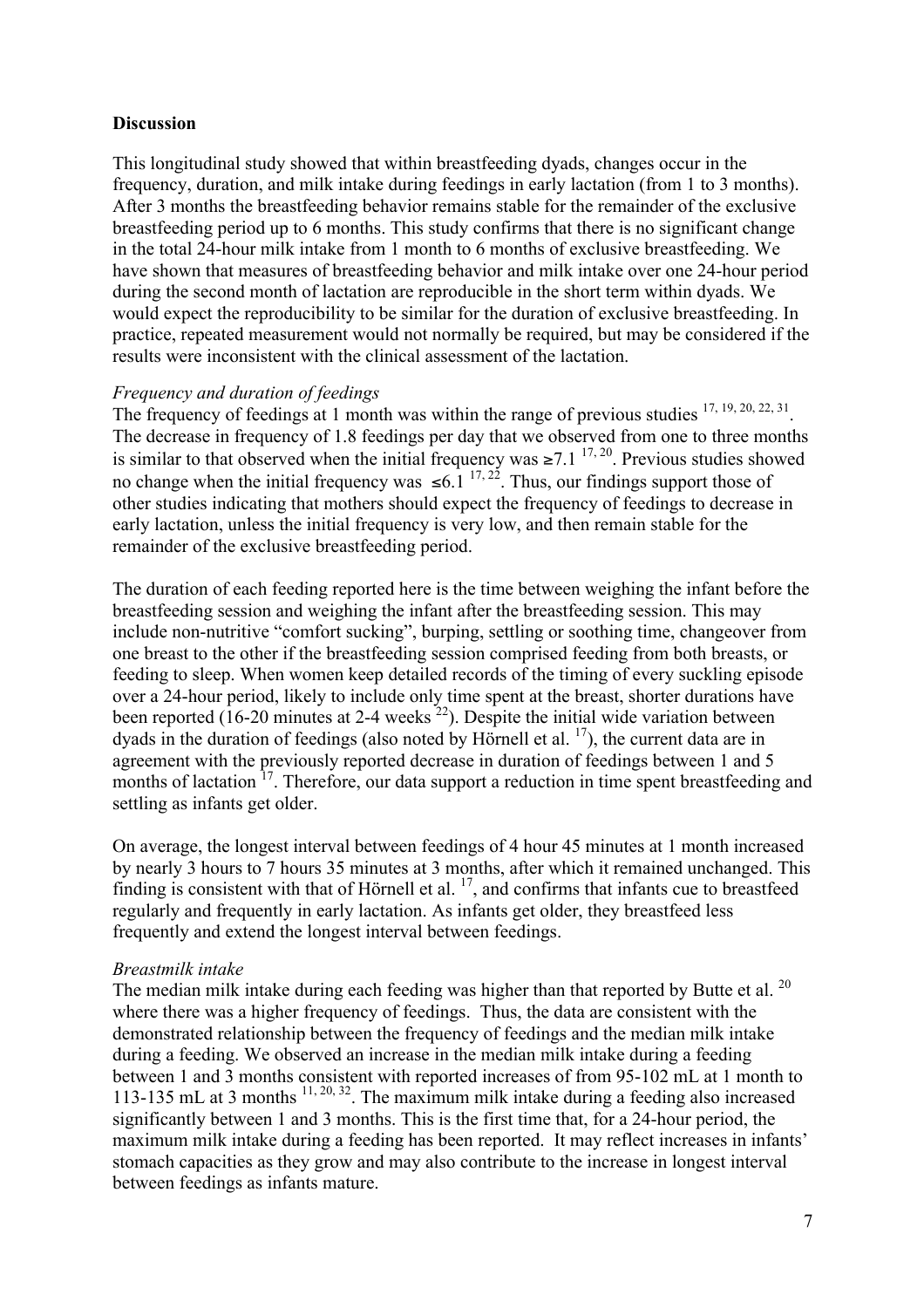The consistency of total 24-hour milk intake from 1 to 6 months concurs with nine longitudinal studies that did not indicate increases between 3 and 6 months (reviewed in Reilly et al.  $33$ ). A more recent longitudinal study by Nielsen et al.  $23$  confirmed a constant feeding frequency between 15 and 25 weeks of lactation but showed a small (8%) increase in total 24-hour milk intake during this period of later lactation. Although eight of the mothers in the current study also showed an increase in total 24-hour milk intake from one to six months of lactation, the remainder of the mothers and the previous longitudinal studies show that an increase from 1 to 6 months is not required for successful exclusive breastfeeding to 6 months. The consistency within mothers of the total 24-hour milk intake can be attributed to the inverse relationship between the frequency of feedings and the median milk intake during a feeding in early lactation, followed by consistent frequency and milk intakes in later **lactation** 

## *Limitations*

The participants in this study were drawn from a homogeneous white population and the majority were members of the Australian Breastfeeding Association. As such, they were likely to be motivated and well-informed with respect to breastfeeding, and we consider the breastfeeding behaviour of these dyads to be optimal. It would be interesting to study the breastfeeding patterns of mothers from other cultures.

# **Conclusions**

Clinicians can advise parents that when their breastfed infants take fewer, faster feedings at 3 months compared with 1 month there is an increase in the milk intake during the individual feedings, and the change in behavior is an indication of an increased efficiency of breastfeeding and not an indication of insufficient milk supply. After 3 months the duration of each feeding continues to decrease, but all the other parameters of breastfeeding behavior stabilize, and total 24-hour milk intake remains constant. This evidence-based reassurance should prevent the unnecessary introduction of complementary feeds with infant formula.

## **Acknowledgments**

The authors thank the mothers and infants who participated for their time and commitment. Financial support was provided by unrestricted research grants from Medela AG, Family Health International and the NH&MRC (Australia).

The studies were conducted while JK, JS, DC and LM were undertaking PhD studies at The University of Western Australia. JS is currently Associate Professor in the School of Public Health, Curtin University. DC is currently a Partner with Jackson McDonald Lawyers. LM is currently Head of Breastfeeding Research, Medela AG.

# **References**

- 1. Centers for Disease Control and Prevention. Breastfeeding report card Unites States, 2012. http://www.cdc.gov/breastfeeding/data/reportcard.htm. Published 2012. Updated August 1, 2012. Accessed December, 2012.
- 2. Department of Health. Statistical release: breastfeeding initiation and prevalence at 6 to 8 weeks - Ouarter 2, 2011/12.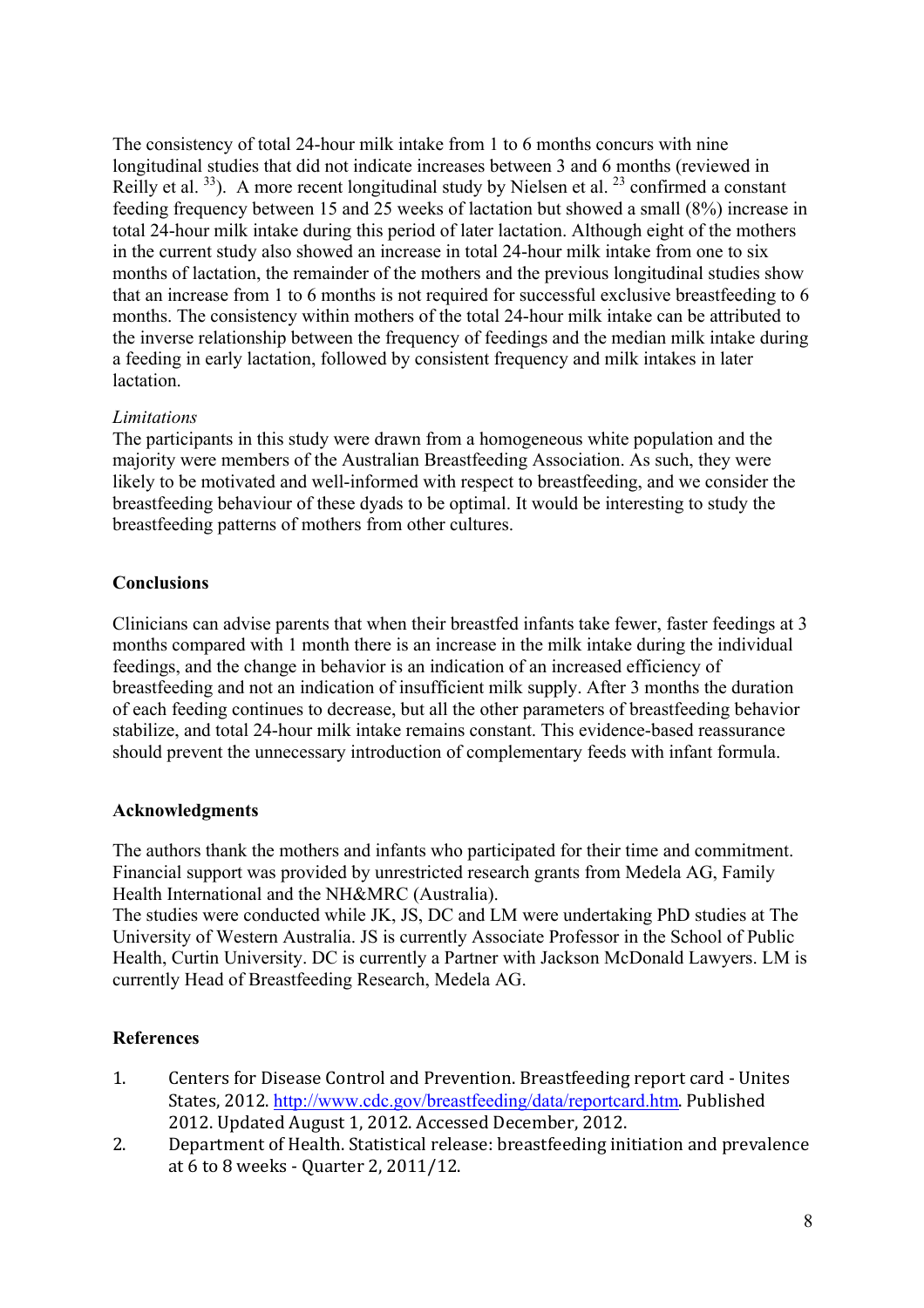http://www.dh.gov.uk/en/Publicationsandstatistics/Publications/PublicationsStatistics/ DH\_130857. Published 2012. Updated 15 December 2011. Accessed December, 2012.

- 3. National Health and Medical Research Council. *Dietary guidelines for children and adolescents in Australia*. Canberra: Australian Government Publishing Service; 2003.
- 4. World Health Organization. The optimal duration of exclusive breastfeeding. Geneva: WHO; 2001.
- 5. Samuel TM, Thomas T, Bhat S, Kurpad AV. Are infants born in baby-friendly hospitals being exclusively breastfed until 6 months of age? *Eur J Clin Nutr*. 2012;66(4):459-465.
- 6. Scott JA, Binns CW, Oddy WH, Graham KI. Predictors of breastfeeding duration: evidence from a cohort study. *Pediatrics*. 2006;117(4):e646-655.
- 7. Thulier D, Mercer J. Variables associated with breastfeeding duration. *J Obstet Gynecol Neonatal Nurs*. 2009;38(3):259-268.
- 8. Yngve A, Siostrom M. Breastfeeding in countries of the European Union and EFTA: current and proposed recommendations, rationale, prevalence, duration and trends. *Public Health Nutr*. 2001;4(2B):631-645.
- 9. Gatti L. Maternal perceptions of insufficient milk supply in breastfeeding. *J Nurs Scholarsh*. 2008;40(4):355-363.
- 10. Hauck YL, Fenwick J, Dhaliwal SS, Butt J. A Western Australian survey of breastfeeding initiation, prevalence and early cessation patterns. Matern Child *Health J.* 2011;15(2):260-268.
- 11. Sievers E, Oldigs HD, Santer R, Schaub J. Feeding patterns in breast-fed and formula-fed infants. Ann Nutr Metab. 2002;46(6):243-248.
- 12. Hill PD, Humenick SS. Development of the H & H Lactation Scale. *Nurs Res.* 1996;45(3):136-140.
- 13. Chezem J, Friesen C, Boettcher J. Breastfeeding knowledge, breastfeeding confidence, and infant feeding plans: effects on actual feeding practices. *J Obstet Gynecol Neonatal Nurs*. 2003;32(1):40-47.
- 14. Papinczak TA, Turner CT. An analysis of personal and social factors influencing initiation and duration of breastfeeding in a large Queensland maternity hospital. *Breastfeed Rev*. 2000;8(1):25-33.
- 15. Kent JC, Mitoulas LR, Cregan MD, Ramsay DT, Doherty DA, Hartmann PE. Volume and frequency of breastfeeds and fat content of breastmilk throughout the day. *Pediatrics*. 2006;117:e387 - e395.
- 16. Butte NF, Garza C, Smith EO, Nichols BL, Human milk intake and growth in exclusively breast-fed infants. *I Pediatr*. 1984:104(2):187-195.
- 17. Hörnell A, Aarts C, Kylberg E, Hofvander Y, Gebre-Medhin M. Breastfeeding patterns in exclusively breastfed infants: a longitudinal prospective study in Uppsala, Sweden. *Acta Paediatr*. 1999;88(2):203-211.
- 18. Amir LH. Breastfeeding--managing 'supply' difficulties. *Australian Family Physician*. 2006;35(9):686-689.
- 19. Butte NF, Garza C, Stuff JE, Smith EO, Nichols BL. Effect of maternal diet and body composition on lactational performance. *Am J Clin Nutr*. 1984;39(2):296-306.
- 20. Butte NF, Wills C, Jean CA, Smith EO, Garza C. Feeding patterns of exclusively breast-fed infants during the first four months of life. *Early Hum Dev*. 1985;12(3):291-300.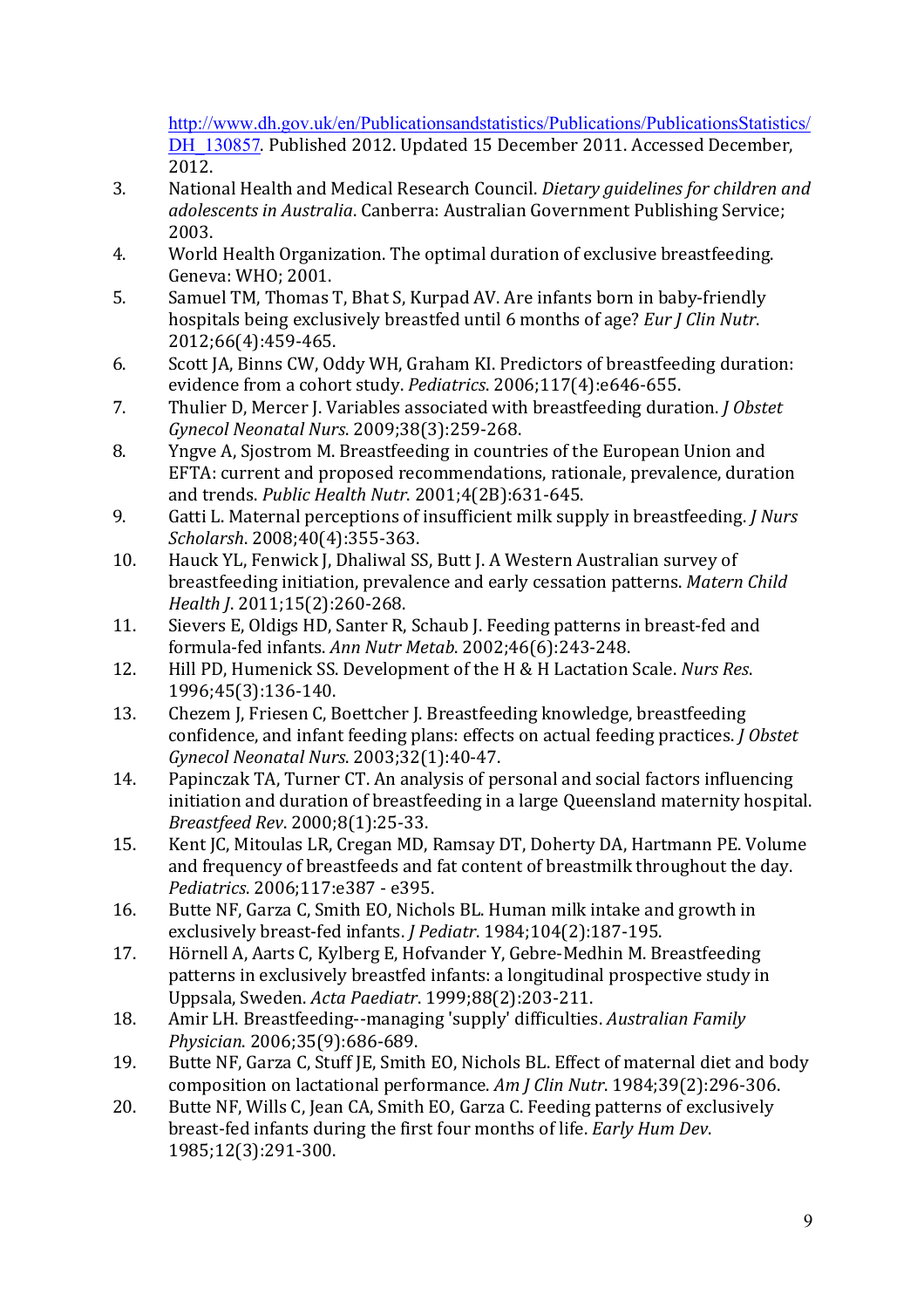- 21. Hofvander Y, Hagman U, Hillervik C, Sjolin S. The amount of milk consumed by 1-3 months old breast- or bottle-fed infants. *Acta Paediatr Scand*. 1982;71(6):953- 958.
- 22. Howie PW, McNeilly AS, Houston MJ, Cook A, Boyle H. Effect of supplementary food on suckling patterns and ovarian activity during lactation. *Br Med J.* 1981;283:757-783.
- 23. Nielsen SB, Reilly JJ, Fewtrell MS, Eaton S, Grinham J, Wells JC. Adequacy of milk intake during exclusive breastfeeding: a longitudinal study. *Pediatrics*. 2011;128(4):e907-914.
- 24. Sherriff IL. The energy output in human milk: its relationship to maternal energy intake and changes in maternal anthropometry: The University of Western Australia; 1994.
- 25. Cox DB, Owens RA, Hartmann PE. Blood and milk prolactin and the rate of milk synthesis in women. *Exp Physiol*. 1996;81(6):1007-1020.
- 26. Kent JC, Mitoulas L, Cox DB, Owens RA, Hartmann PE. Breast volume and milk production during extended lactation in women. *Exp Physiol*. 1999;84(2):435-447.
- 27. Arthur PG, Hartmann PE, Smith M. Measurement of the milk intake of breast-fed infants. *J Pediatr Gastroenterol Nutr*. 1987;6(5):758-763.
- 28. Team Development Core R. R: A language and environment for statistical computing. In: Pinheiro J, Bates D, DebRoy S, Sarkar D, and the R Core team, editors. Vienna: R Foundation for Statistical Computing; 2011. p. nlme: Linear and Nonlinear Mixed Effects Models. R package version 3.1-89.
- 29. Pinheiro J, Bates CJ, DebRoy S, Sarkar D, team RDC. nlme: Linear and Nonlinear Mixed Effects Models. In. R package version 3.1-102 ed; 2011.
- 30. Sarkar D. Lattice: Lattice Graphics. In. R package version 0.17-22 ed; 2009.
- 31. Ouandt SA. Patterns of variation in breast-feeding behaviors. *Soc Sci Med.* 1986;23(5):445-453.
- 32. Matheny RJ, Birch LL, Picciano MF. Control of intake by human-milk-fed infants: relationships between feeding size and interval. *Dev Psychobiol*. 1990;23(6):511-518.
- 33. Reilly II, Ashworth S, Wells IC. Metabolisable energy consumption in the exclusively breast-fed infant aged 3--6 months from the developed world: a systematic review. *Br J Nutr.* 2005;94(1):56-63.

Address and e-mail address for reprint requests or correspondence: Jacqueline Kent, The University of Western Australia, M310, 35 Stirling Highway, Crawley WA 6009 Australia. Email: Jacqueline.Kent@uwa.edu.au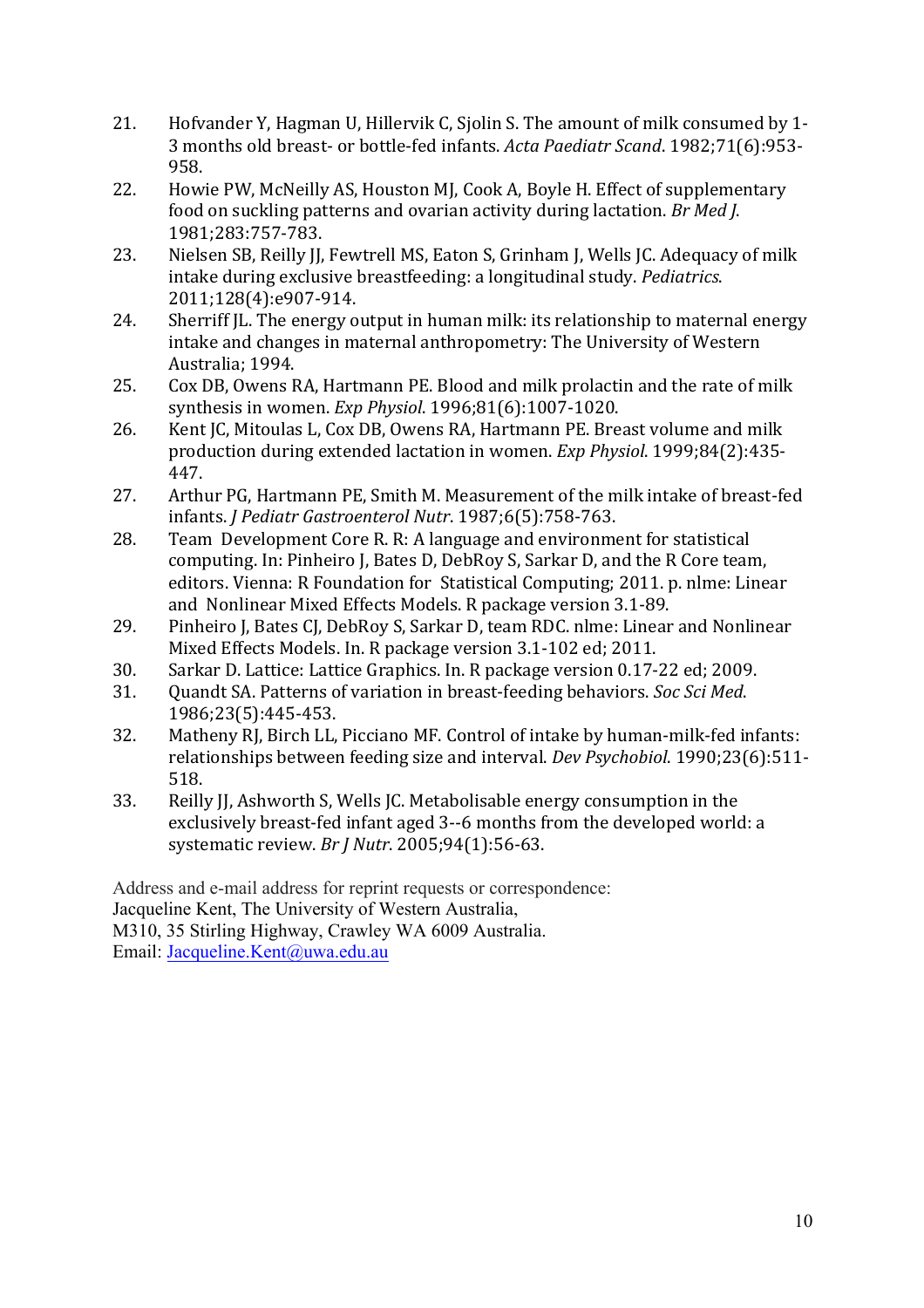# **Table 1.** Characteristics of the Study Populations

| Study group                                                       |                       | Energy balance Contraceptive pill | Prolactin             | Breast volume and milk production | $p$ value <sup><math>a</math></sup> |
|-------------------------------------------------------------------|-----------------------|-----------------------------------|-----------------------|-----------------------------------|-------------------------------------|
| $\boldsymbol{n}$<br>Maternal age $(y)$                            | 18<br>$29(23-37)$     | 18<br>$33(24-36)$                 | 10<br><b>NA</b>       | 6<br>$32(30-36)$                  | 0.23                                |
| Parity<br>First measurement<br>Total 24-hour milk production (mL) | $2(1-4)$<br>777 (202) | $2(1-5)$<br>803 (182)             | $2(1-3)$<br>719 (118) | $3(2-3)$<br>976 (249)             | 0.09<br>0.09                        |
| Age (weeks)                                                       | $4.8(3.9-6.3)$        | $4.6(4.0-6.0)$                    | $4.6(3.9-5.9)$        | $5.5(3.9-5.4)$                    | 0.24                                |

Data are mean (SD) or median (range [minimum to maximum]). <sup>a</sup>*p* value is for differences between the study groups.

NA, data were not recorded.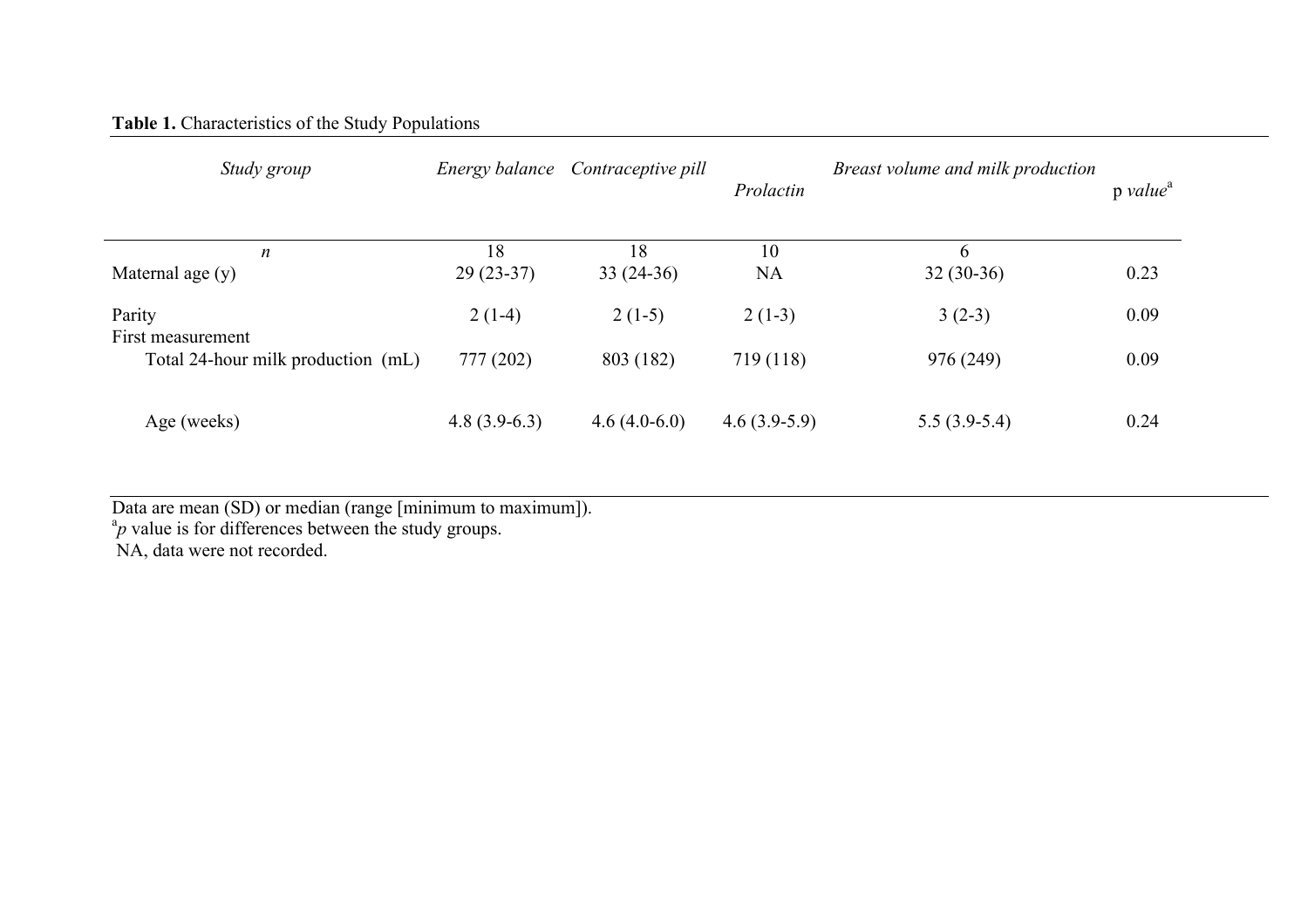| Study group (approximate<br>stage of lactation [weeks]) |            |                       | Energy balance Contraceptive pill Prolactin Breast volume and<br>milk production | <b>Total</b> |
|---------------------------------------------------------|------------|-----------------------|----------------------------------------------------------------------------------|--------------|
|                                                         | $(n = 18)$ | $(n = 18)$ $(n = 10)$ | $(n=6)$                                                                          | $(n = 52)$   |
|                                                         |            | 16                    |                                                                                  | 40           |
|                                                         |            | 18                    |                                                                                  |              |
|                                                         |            | 18                    |                                                                                  | 32           |
| 12                                                      |            | 18                    |                                                                                  | 34           |
| 16                                                      |            |                       |                                                                                  | 29           |
| 22                                                      |            |                       |                                                                                  |              |
| 26                                                      |            |                       |                                                                                  |              |

**Table 2.** Number of Participants for whom Data were Collected During Each Stage of Lactation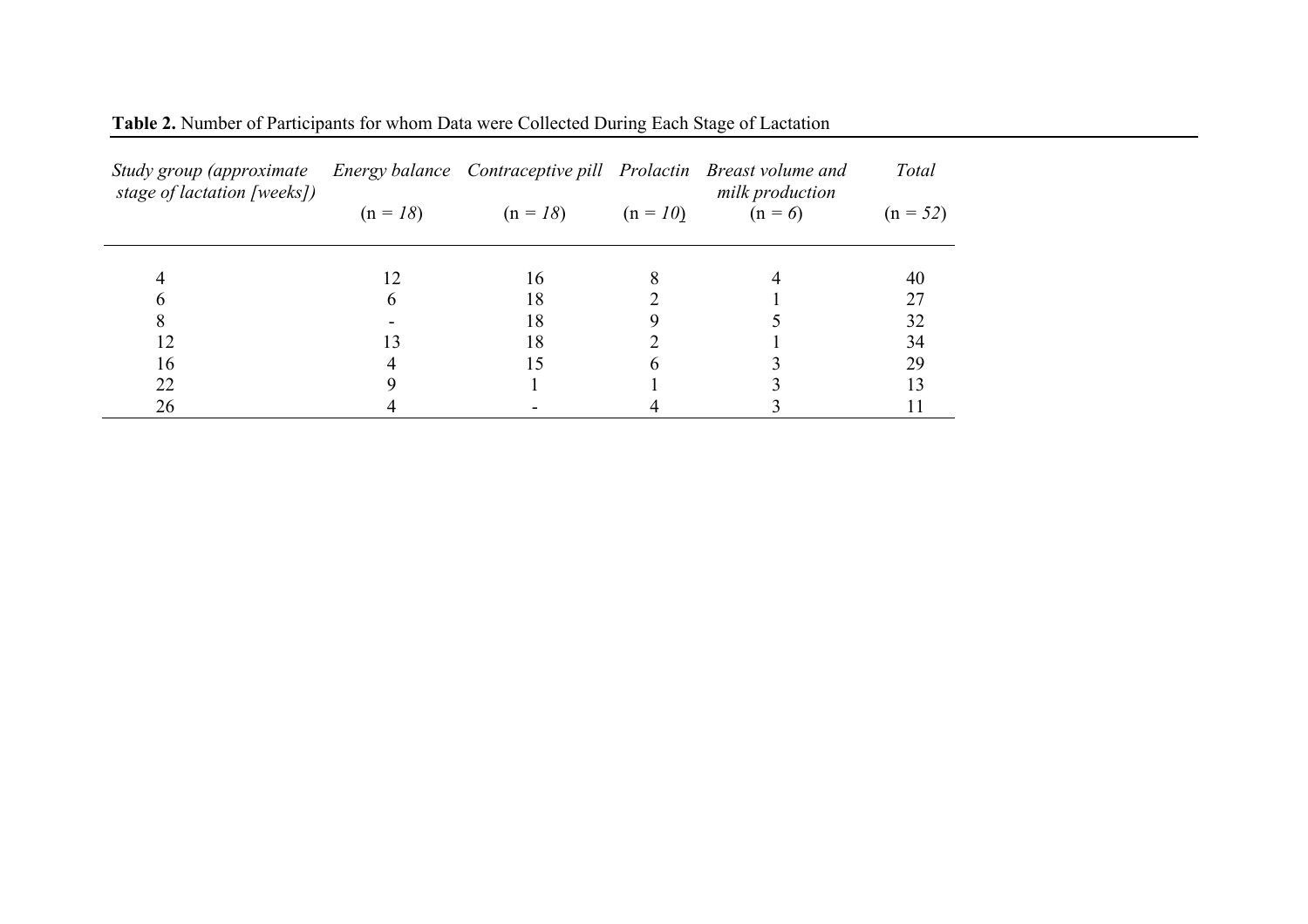|                                                      |                                                      |                            |                         | CV(%)        |                         |         |
|------------------------------------------------------|------------------------------------------------------|----------------------------|-------------------------|--------------|-------------------------|---------|
| Variable                                             | First study day,<br>[mean (SD) or<br>median $(IORI)$ | Median difference<br>(IQR) | Range of<br>differences | Within dyads | <i>Between</i><br>dvads | p value |
| Frequency of feedings (per day)                      | 7.1(1.5)                                             | $1(-1, 1)$                 | $-2, 2$                 | 3            | 20                      | 0.59    |
| Median milk intake during a feeding (mL)             | 121(27)                                              | $-7(-18, 10)$              | $-37, 44$               | 14           | 20                      | 0.34    |
| Maximum milk intake during a feeding (mL)            | 172(37)                                              | $-9(-25, 10)$              | $-64, 54$               | 13           | 16                      | 0.72    |
| Total 24-h milk intake (mL)                          | 797 (169)                                            | $7(-61, 64)$               | $-212, 236$             |              | 22                      | 0.81    |
| Median duration of a feeding (minutes)               | 32.5(10.1)                                           | $-2(-1, -7)$               | $-15, 7$                | 18           | 24                      | 0.21    |
| Maximum duration of a feeding (minutes)              | 40(37, 55)                                           | $-2(-9, 10)$               | $-83, 113$              | 51           | 18                      | 0.19    |
| Longest interval between feedings<br>(hours:minutes) | 5:25(1:26)                                           | $0:44(-0:37, 1:31)$        | $-2:14, 2:46$           | 19           | 13                      | 0.53    |

# **Table 3.** Reproducibility of Measurements within 2.1 weeks for 17 Breastfeeding Dyads

Differences are calculated as value at second measurement minus value at first measurement, so that positive values indicate increases over time and negative values indicate decreases over time. The range of differences is minimum to maximum.

CV, coefficient of variation (calculated as described in Subjects and Methods); IQR, interquartile range;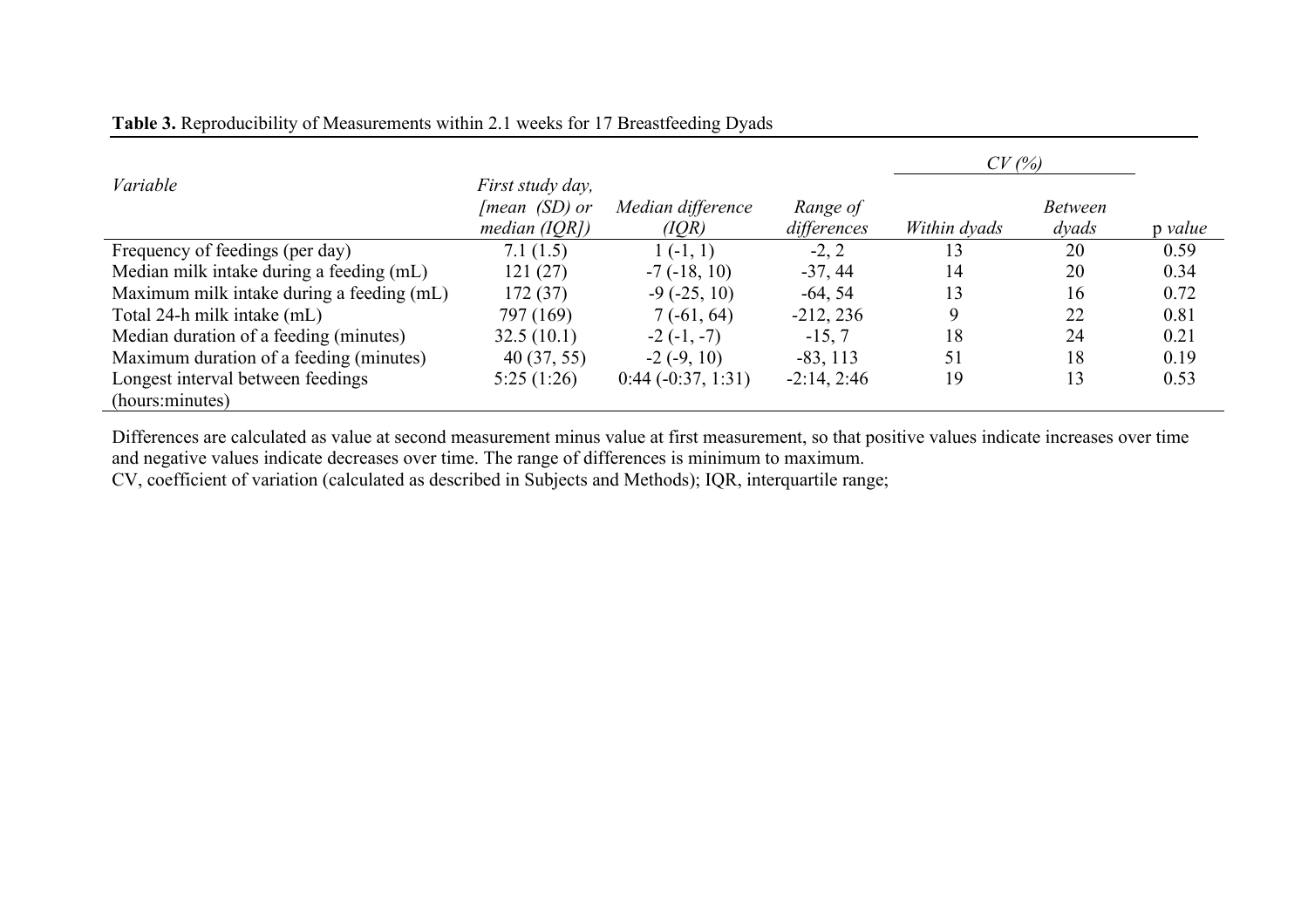|                                            | Period of lactation      |                      |                       |                   |                              |                    |
|--------------------------------------------|--------------------------|----------------------|-----------------------|-------------------|------------------------------|--------------------|
|                                            | <i>Whole</i> $(n = 186)$ |                      |                       |                   | <i>Early</i> ( $n = 123$ )   | Later $(n = 63)^c$ |
|                                            | Pattern <sup>a</sup>     | p value <sup>b</sup> | Individual<br>pattern | Linear<br>p value | <i>Individual</i><br>pattern | Linear p value     |
| Frequency of<br>feedings                   | cubic                    | 0.04                 |                       | < 0.001           | 0.414                        | 0.44               |
| Median duration of<br>a feeding            | linear<br>decrease       | < 0.001              | <b>NA</b>             | 0.02              | 0.066                        | 0.14               |
| Longest interval<br>between feedings       | quadratic                | < 0.001              | <b>NA</b>             | < 0.001           | 0.008                        | 0.32               |
| Median milk intake<br>during a feeding     | cubic                    | 0.02                 | 0.007                 | < 0.001           | 0.063                        | 0.45               |
| Maximum milk<br>intake during a<br>feeding | quadratic                | 0.04                 | 0.041                 | < 0.001           | <b>NA</b>                    | 0.58               |
| Total 24-hour milk<br>intake               | none                     | 0.07                 | 0.002                 | 0.48              | 1.00                         | 0.16               |

**Table 4.** Longitudinal Patterns over the Whole Exclusive Breastfeeding Period (1-6 months) and divided into Early (1-3 months) and Later (3-6 months) Lactation

*n* represents number of measurements.<br><sup>a</sup> Pattern is the best mathematical fit for the data.<br><sup>b</sup> where individual pattern is significant, significant values here indicate that there is an overall pattern that is signific individual unusual patterns are accounted for.

 $\degree$  individual patterns not tested for in weeks 13-26, as few dyads had repeated data during this time frame (Table 2).

NA, model for individual effects of age did not converge.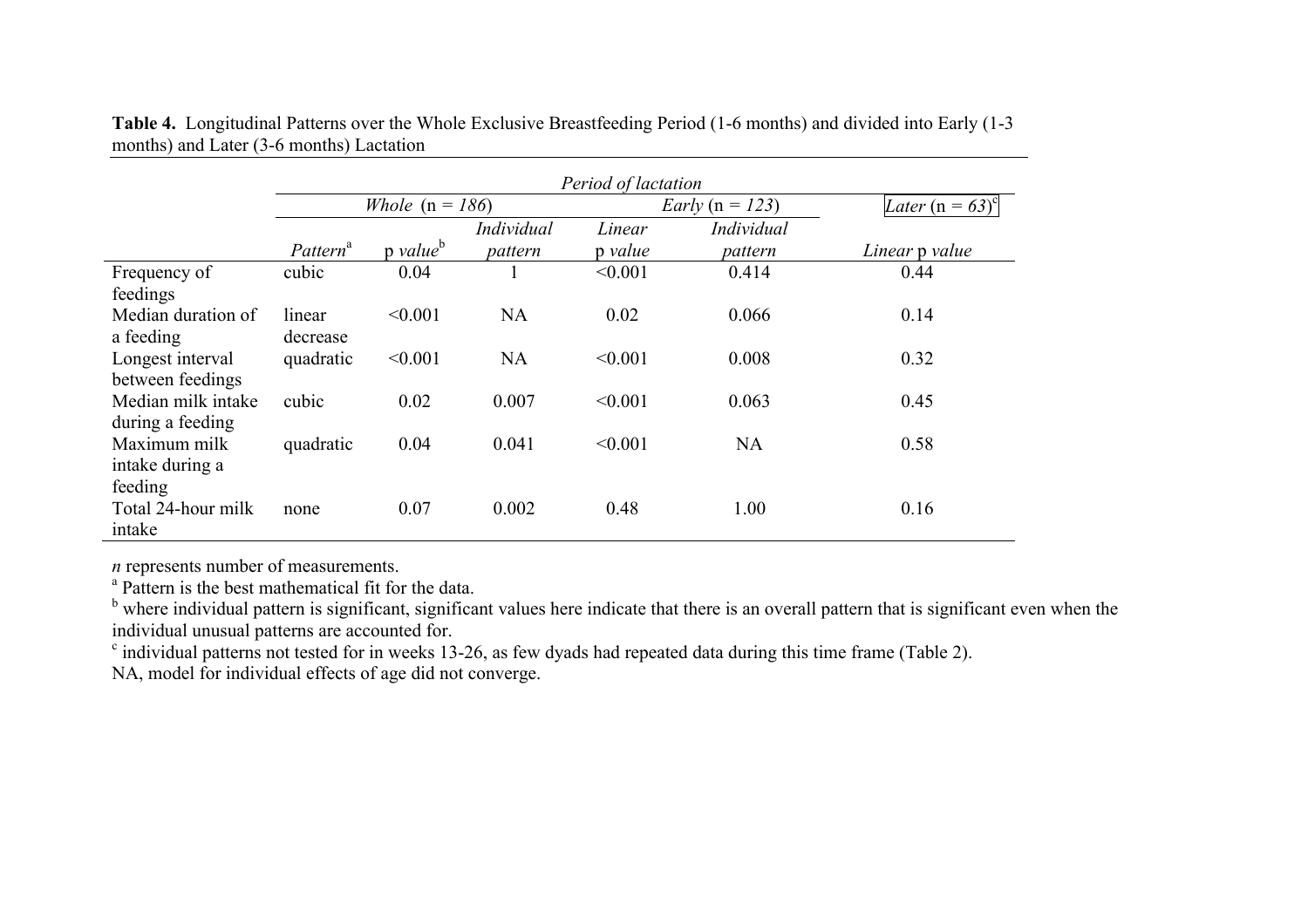| Infant age                      | 4 weeks | 13 weeks |
|---------------------------------|---------|----------|
| Frequency of feedings (per day) | 7.6     | 6.6      |
| Median duration of a feeding    | 36      | 29       |
| (min)                           |         |          |
| Longest interval between        | 4:45    | 7:35     |
| feedings (h:min)                |         |          |
| Median milk intake during a     | 106     | 126      |
| feeding $(mL)$                  |         |          |
| Maximum milk intake during a    | 162     | 216      |
| feeding $(mL)$                  |         |          |
| Total 24-h milk intake (mL)     | 782     | 807      |

**Table 5.** Parameters of Breastfeeding Behavior at 4 and 13 weeks of Lactation.

Calculated from all data from 4 to 13 weeks ( $n = 123$  measurements) by the piecewise-linear mixed effects model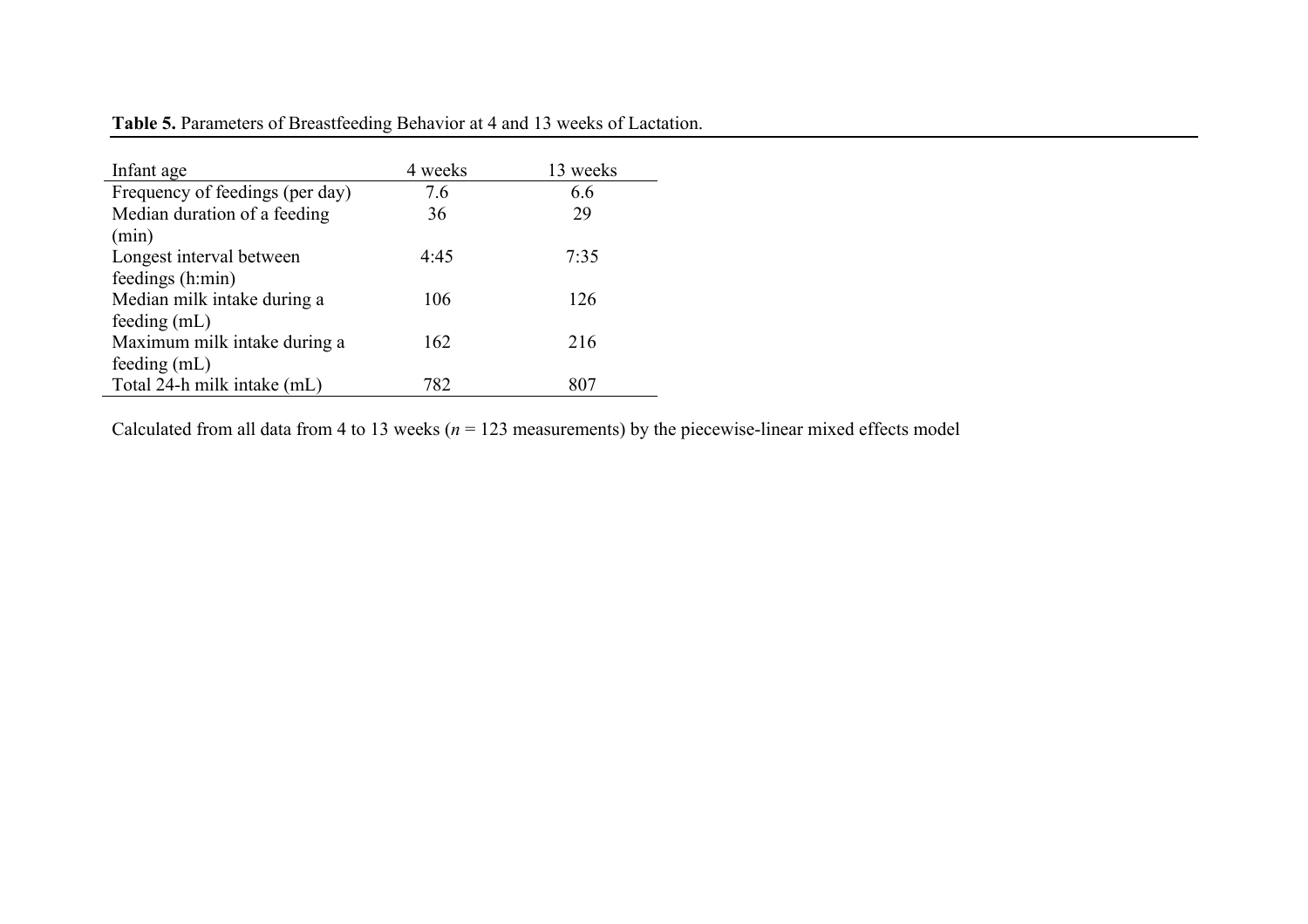

**Figure 1**. Breastfeeding behavior from weeks 4-26 of exclusive breastfeeding A) frequency of feedings, B) median duration of a feeding and C) longest interval between feedings in one day. Grey lines indicate individual patterns of change, and black lines are loess smoothers (local regression line) indicating the general pattern of change. Data are for 186 measurements from 52 participants. The smoother does not take into account the related nature of the data.